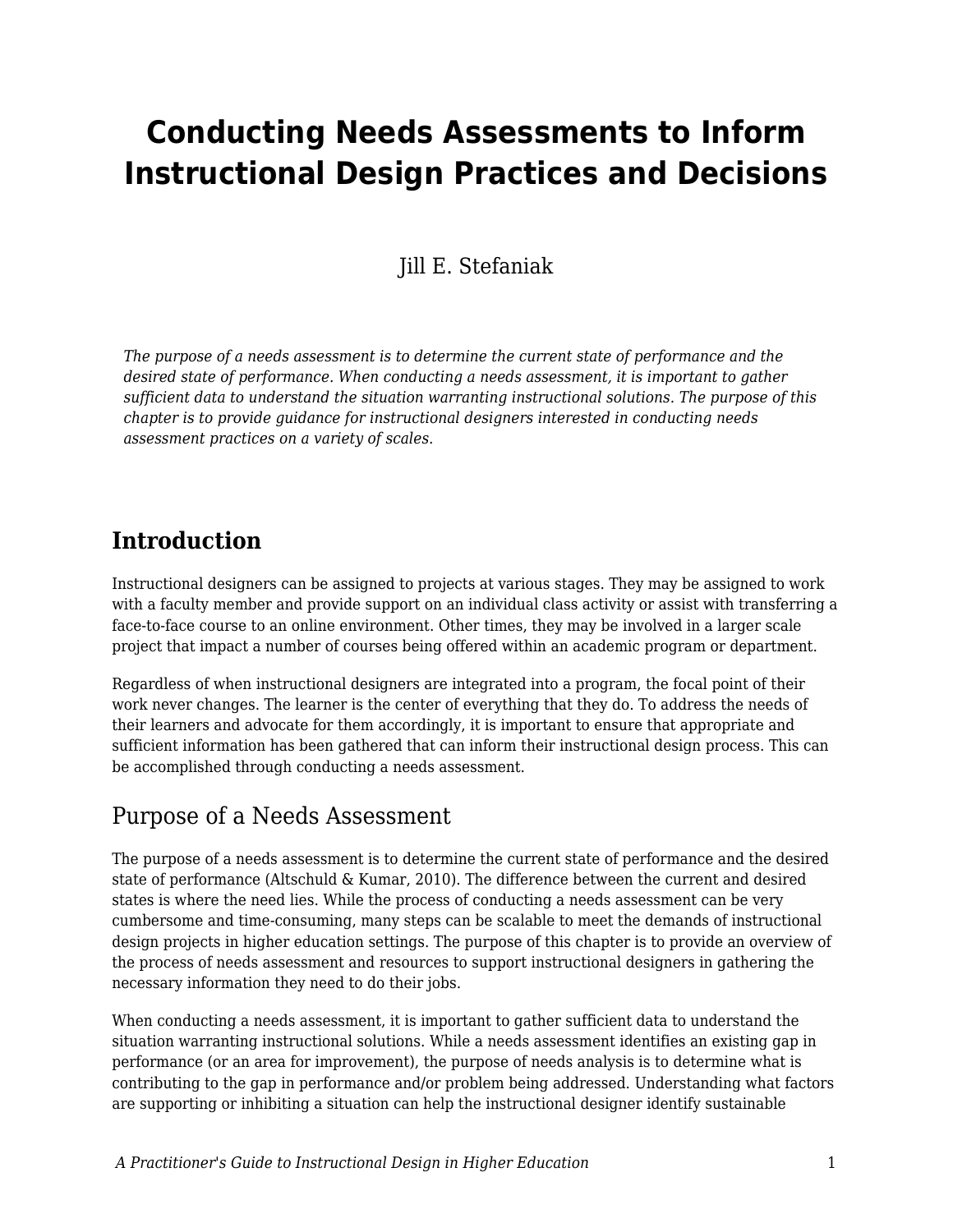solutions that will hopefully eradicate the existing gap in performance.

## Overview of Needs Assessment Process

Most needs assessments consist of five steps: identification of a problem, identification of data sources, data collection, data analysis, and recommendations. Each of these steps can be scaled to meet the size of a project an instructional designer in higher education may be working on, as well as the time limitations associated with those projects. Table 1 provides an overview of how an instructional designer may address each of these steps during a needs assessment as depicted by [Stefaniak \(2021\)](https://edtechbooks.org/id/needs_analysis).

#### **Table 1.**

| <b>Needs Assessment</b><br><b>Step</b> | <b>Description</b>                                                                                                                                                                                                                                                                                                                                                                                                                                                                     |
|----------------------------------------|----------------------------------------------------------------------------------------------------------------------------------------------------------------------------------------------------------------------------------------------------------------------------------------------------------------------------------------------------------------------------------------------------------------------------------------------------------------------------------------|
| Identification of<br>Problem           | This step is typically completed in consult with a client (or the individual(s)<br>requesting instructional design services). During this phase, the purpose of<br>the needs assessment (the problem) is identified for the instructional<br>designer to begin gathering data to address the gap in performance.                                                                                                                                                                       |
| Identification of Data<br>Sources      | Once the problem to be explored has been identified, the instructional<br>designer must identify data sources that will help them better understand<br>the situation. The instructional designer must gather data that will help<br>them explore the situation from multiple angles. Examples of data sources<br>include, but are not limited to task analyses, direct observations, focus<br>groups, interviews, document analysis, reviewing existing work products,<br>and surveys. |
| Data Collection                        | This phase involves the instructional designer gathering data based on the<br>data sources identified in the previous step.                                                                                                                                                                                                                                                                                                                                                            |
| Data Analysis                          | Once data collection is complete, the instructional designer begins to<br>analyze all data to identify patterns and factors contributing to the problem<br>identified at the beginning of the assessment. Depending on the findings<br>from the data collection and analysis phases, the problem may be modified<br>to be more consistent with the actual situation as depicted by the data.                                                                                           |
| Recommendations                        | Upon identifying patterns contributing to the problem, the instructional<br>designer makes a list of recommendations to present to their client. These<br>recommendations are typically prioritized according to the severity of need<br>and level of urgency.                                                                                                                                                                                                                         |

It is very rare that an instructional designer working in higher education will have the authority to make decisions for an entire design project. These projects often involve collaborating with faculty. Administrators and senior leadership may also be involved in large-scale projects involving the development of new programs or changes to organization infrastructure. Regardless of who may be involved in a project, it is important that every needs assessment project includes individuals who know about the issue, care about the issue, and can help implement any changes that occur as a result of the project (Cavanaugh & Chadwick, 2005).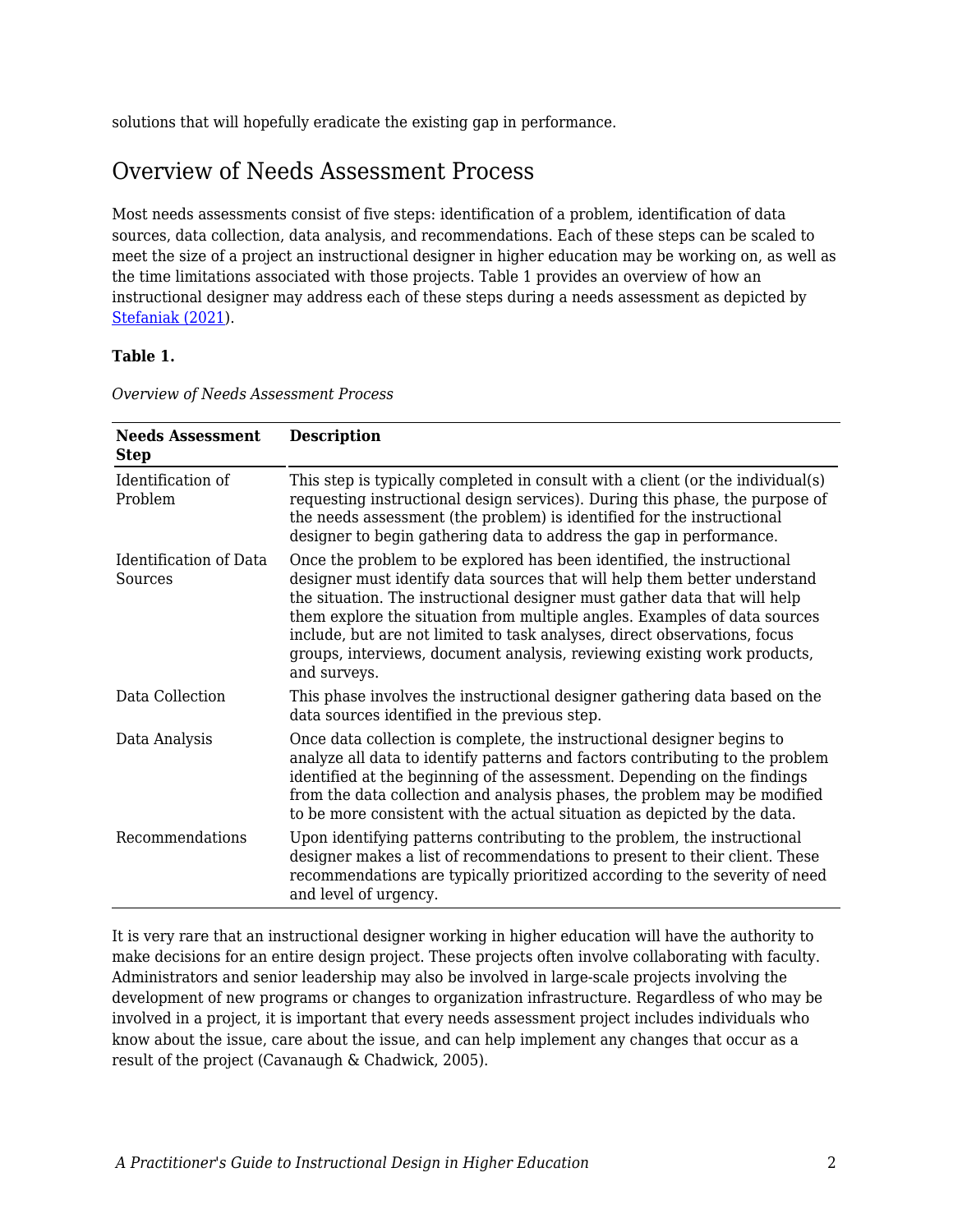#### **Additional Resources**

- 1. [Framing problems](https://edtechbooks.org/id/problem_framing) (Svihla, 2020).
- 2. [Determining environmental and contextual needs](https://edtechbooks.org/id/needs_analysis) (Stefaniak, 2020).
- 3. [Guidebook for assessing needs](https://wesharescience.com/na/guidebook.html) (Watkins et al., 2012).

### **Asking Questions**

An overarching goal of any needs assessment is to identify performance gaps and opportunities for improvement. To make recommendations that can be sustained over an extended period of time, it is important that the instructional designer understands what is causing or contributing to the current state of affairs. By determining what factors are contributing to the current situation, the instructional designer can work with others involved in the project to design and implement solutions directly addressing any gaps in performance.

A common misconception that a lot of instructional designers have about needs assessments is that they take a long time to complete. While larger projects will most likely take weeks or months to complete, other needs assessments can be scaled to be completed quickly. There are lots of ways that needs assessments can be conducted rapidly in a matter of a few meetings or days depending on the project.

Conducting a learner analysis at the beginning of a semester is considered a needs assessment activity. Most of the time, instructional design activities that are presented with the ADDIE framework are limited to focusing on learner analyses (Stefaniak & Sentz, 2020). It is important that instructional designers expand beyond the learner analysis to better understand contextual factors impacting the organizational environment.

This can be accomplished by asking questions regarding resourcing, personnel, and plans for sustainability (see Figure 1). It is most beneficial to the instructional designer to ask as many questions as possible during a needs assessment to ascertain a detailed account of the environment. For purposes of needs assessments conducted in higher education, the environment could be considered the classroom, an academic program within a department, a department, a college, or the university as a whole.

#### **Figure 1.**

*Factors influencing instructional design decisions*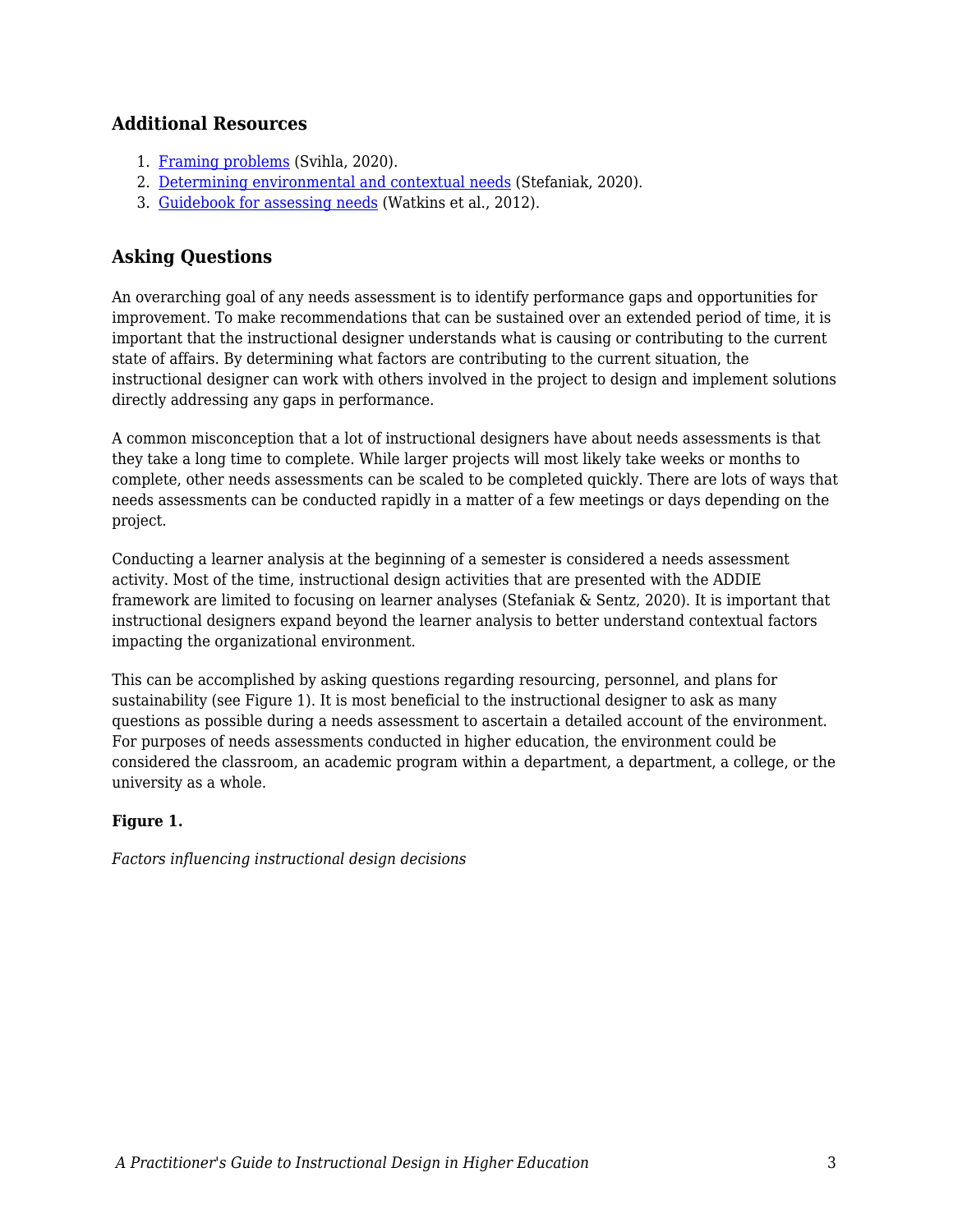

An image of current and desired state of affairs factors that influence instructional design decision-making.

Table 2 provides examples of the various types of questions an instructional design may want to consider asking while working on a needs assessment.

#### **Table 2.**

|  |  |  | Examples of Questions to Ask During a Needs Assessment |
|--|--|--|--------------------------------------------------------|
|--|--|--|--------------------------------------------------------|

| <b>Type of Project</b>                                         | <b>Sample Questions</b>                                                                                                                                                                                                                                                                                                                                                                      |
|----------------------------------------------------------------|----------------------------------------------------------------------------------------------------------------------------------------------------------------------------------------------------------------------------------------------------------------------------------------------------------------------------------------------------------------------------------------------|
| Designing a brand-new course                                   | • What is the instructional delivery format (i.e., face-to-face, online, blended)?<br>• What are the goals of the course?<br>• What type of interaction and social presence does the instructor wish to have<br>in the course?<br>• What is the length of the course?<br>• What aspects of the content will be most challenging for students?                                                |
| Developing an online course based off a<br>face-to-face course | • What are the goals of the course?<br>• What aspects of the content are the most challenging for students in face-to-<br>face classes?<br>• What type of interaction and social presence exists in the face-to-face classes?<br>• What type of interaction and social presence does the instructor wish to have<br>in the online course?                                                    |
| Developing a new degree program                                | • What are the goals of the program?<br>• How will courses be delivered (i.e., face-to-face, online, blended)<br>• What type of interaction and social presence does the faculty wish to have in<br>the program?<br>• How will courses be scaffolded to promote complexity?<br>• Are there certain types of learning experiences needed to provide students<br>with an authentic experience? |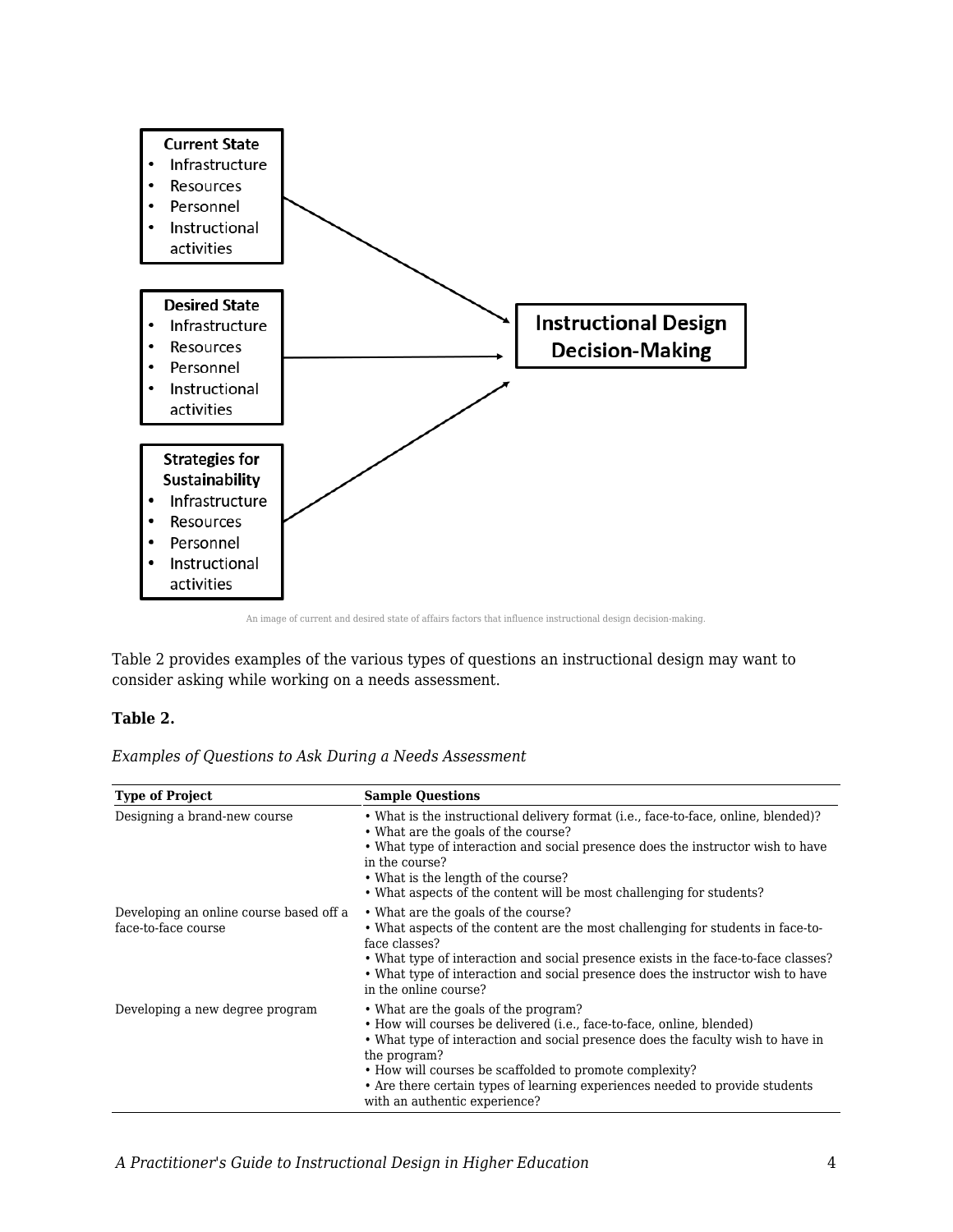When working as an instructional designer in higher education, it is important to gather enough information to inform what types of non-instructional solutions may be needed to support instructional efforts. Table 3 provides an overview of how an instructional designer may address each of these steps during a needs assessment as depicted by [Stefaniak \(2021\)](https://edtechbooks.org/id/needs_analysis). It provides a sample list of questions an instructional designer may consider when collecting information for projects warranting instructional solutions.

**Table 3.**

*Example of Project Intake Form*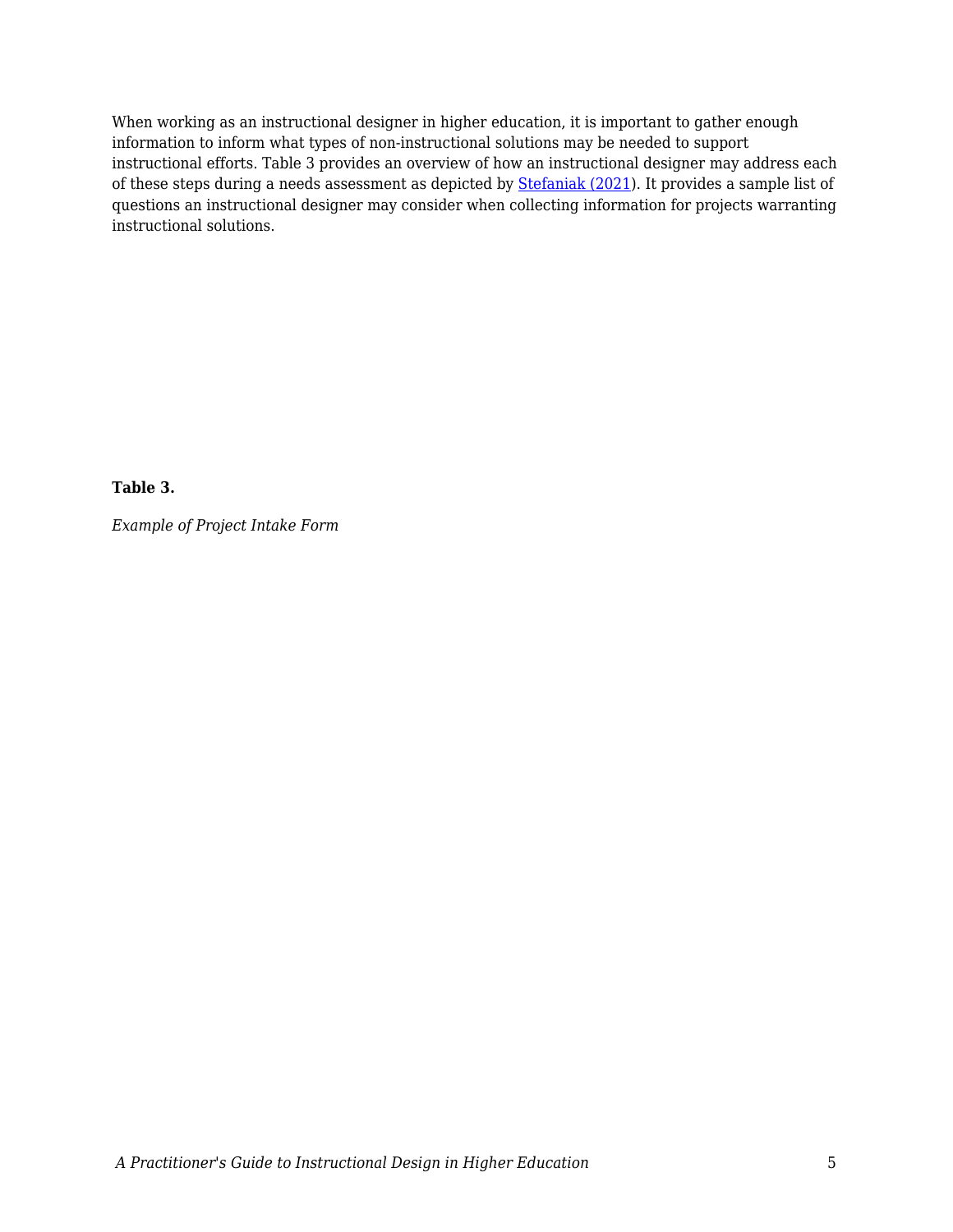#### **INSTRUCTIONAL DESIGN PROJECT INTAKE FORM**

#### **Instructional Designer: Project Name:**

#### **PROJECT OVERVIEW**

- 1. What is the purpose of the project (instructional need)?
- 2. What is the scope of the project?
	- 1. Learning platform (Face-to-face, blended, online)
	- 2. Overarching course goal
	- 3. Learning objectives
- 3. What level of importance is the training? (i.e., severe, moderate, mild)

#### **LEARNING AUDIENCE**

- 1. Who is the intended learning audience?
- 2. What are the learners' experiences with the project topic?
- 3. What challenges do learners typically experience with this topic?
- 4. What are the learners' overall attitudes toward training?
- 5. What information will the instructional designer have access to regarding the learning audience?
- (i.e., job observations, meetings with learners, work products, interviews, etc.)

#### **INSTRUCTIONAL ENVIRONMENT**

- 1. How will the instruction be delivered?
- 2. How will learners access the material?
- 3. What is the length of the course?
- 4. What are the learners' roles during instruction?
- 5. What is the instructor's role during instruction?
- 6. What types of assessment need to be included in the instruction?

#### **TRANSFER (APPLICATION CONTEXT)**

- 1. How soon after the training will learners apply their newly acquired skills?
- 2. What are the anticipated challenges with applying these new skills in a real-world environment?
- 3. What resources are available to support learners during this transfer phase (i.e., job aids)?
- 4. Who is responsible for monitoring learners with transference?

#### **EVALUATION**

1. How and when will the instructional training be evaluated for effectiveness?

2. Who will be responsible for conducting an evaluation?

3. What methods of evaluation will be used to determine the efficiency and effectiveness of the instruction?

#### **OTHER COMMENTS:**

### **Determining Appropriate Data Sources**

Once an instructional designer begins identifying questions that will help inform their team in designing appropriate solutions (instructional and non-instructional), it is important to gather data from multiple sources that inform the instructional designer of the current and desired state of affairs and help them approach their design work. Table 4 provides examples of data sources an

## **Date: Client:**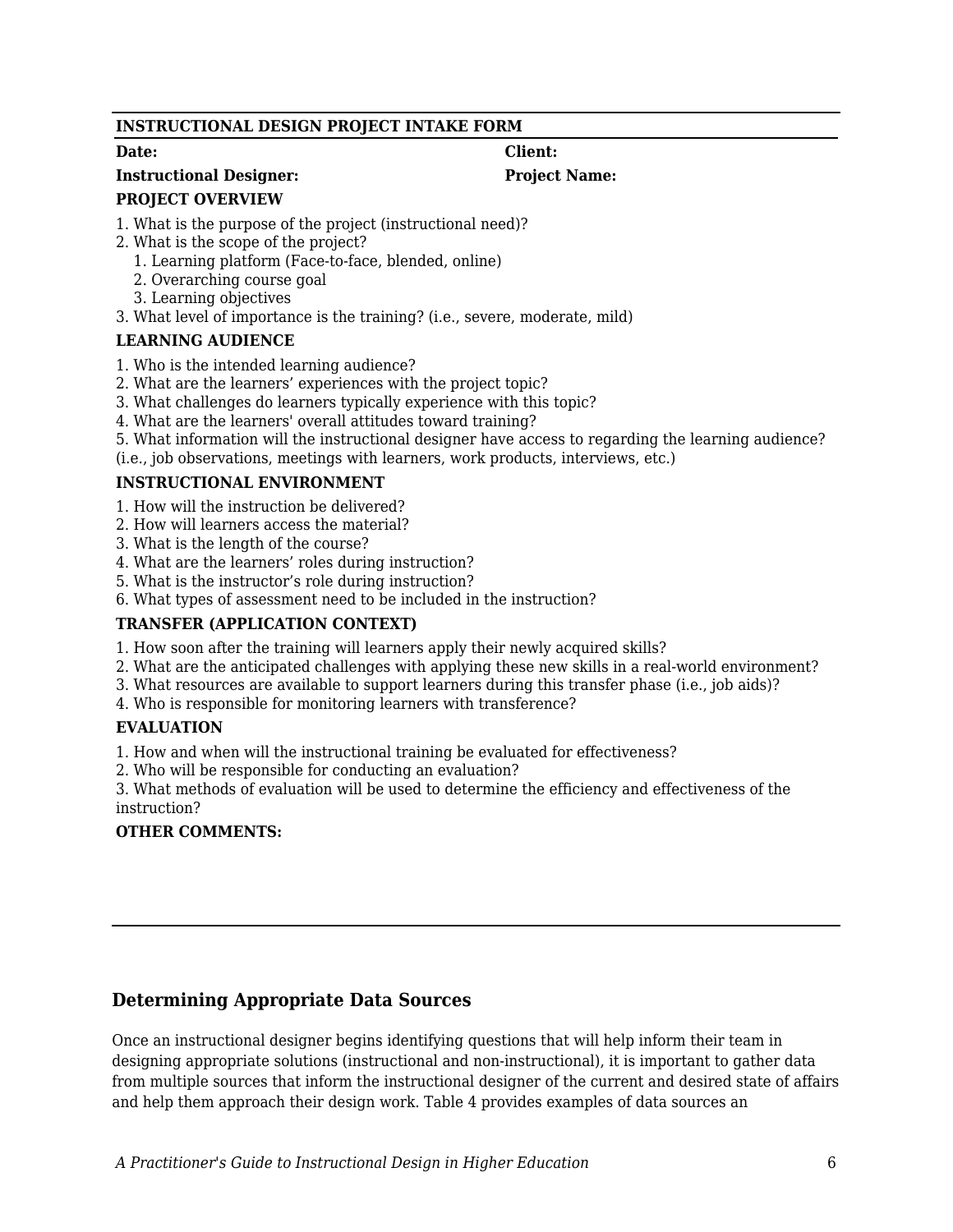instructional designer may consider when gathering information.

#### **Table 4.**

*Data Sources an Instructional Designer May Gather During a Needs Assessment in Higher Education*

| <b>Data Source</b>  | <b>Examples</b>                                                                                                                                                                                                                                                                                                                                     |
|---------------------|-----------------------------------------------------------------------------------------------------------------------------------------------------------------------------------------------------------------------------------------------------------------------------------------------------------------------------------------------------|
| Interviews          | • Conduct individual interviews with instructors<br>• Conduct individual interviews with students who can speak to how instruction<br>is currently delivered<br>• Conduct individual interviews with program leaders to discuss instructional<br>support needed                                                                                     |
| <b>Focus Groups</b> | • Conduct a focus group with 6-8 instructors at a time<br>• Conduct a focus group with 6-8 students at a time who can speak to how<br>instruction is currently delivered<br>• Conduct a focus group with a group of administrators (i.e., instructors,<br>program leaders, department chairs, etc.) who can discuss instructional support<br>needed |
| <b>Surveys</b>      | • Email surveys to currently enrolled students to seek feedback on current<br>courses and instructional practices                                                                                                                                                                                                                                   |
|                     | Document Analysis • Review course syllabi<br>• Review instructors' course sites in learning management system                                                                                                                                                                                                                                       |
|                     | Direct Observation • Review videos of instructional meetings from online course activities<br>• Observe face-to-face class sessions to gain an understanding of the<br>instructional content and interactions                                                                                                                                       |

## Suggested Tips When Conducting a Needs Assessment

Regardless of the project that an instructional designer may be assigned to in higher education, the following suggestions should be taken into consideration while planning:

- 1. **Identify appropriate people.** Be sure to identify individuals within your organization who are familiar with the project, care about the project, and have the ability and authority to implement any changes that may result from the needs assessment.
- 2. **Develop intake forms for projects.** A large majority of instructional design support units at higher education institutions require faculty who are requesting support to fill out a form providing an overview of the project. Intake forms help to ensure that everyone involved with the project has a shared understanding of what the project entails, timelines, and resources needed.
- 3. **Ask WHY!** When gathering data sources and asking questions, do not be afraid to ask WHY? When conducting a needs assessment, asking follow-up questions to help understand why a situation is occurring or what is causing a problem in the organization helps the instructional designer mitigate uncertainty.
- 4. **Align Needs Assessment Activities with Given Project Constraints.** Every project comes with constraints. It is okay to scale your needs assessment activities based upon the time constraints or resources associated with a project. A needs assessment that an instructional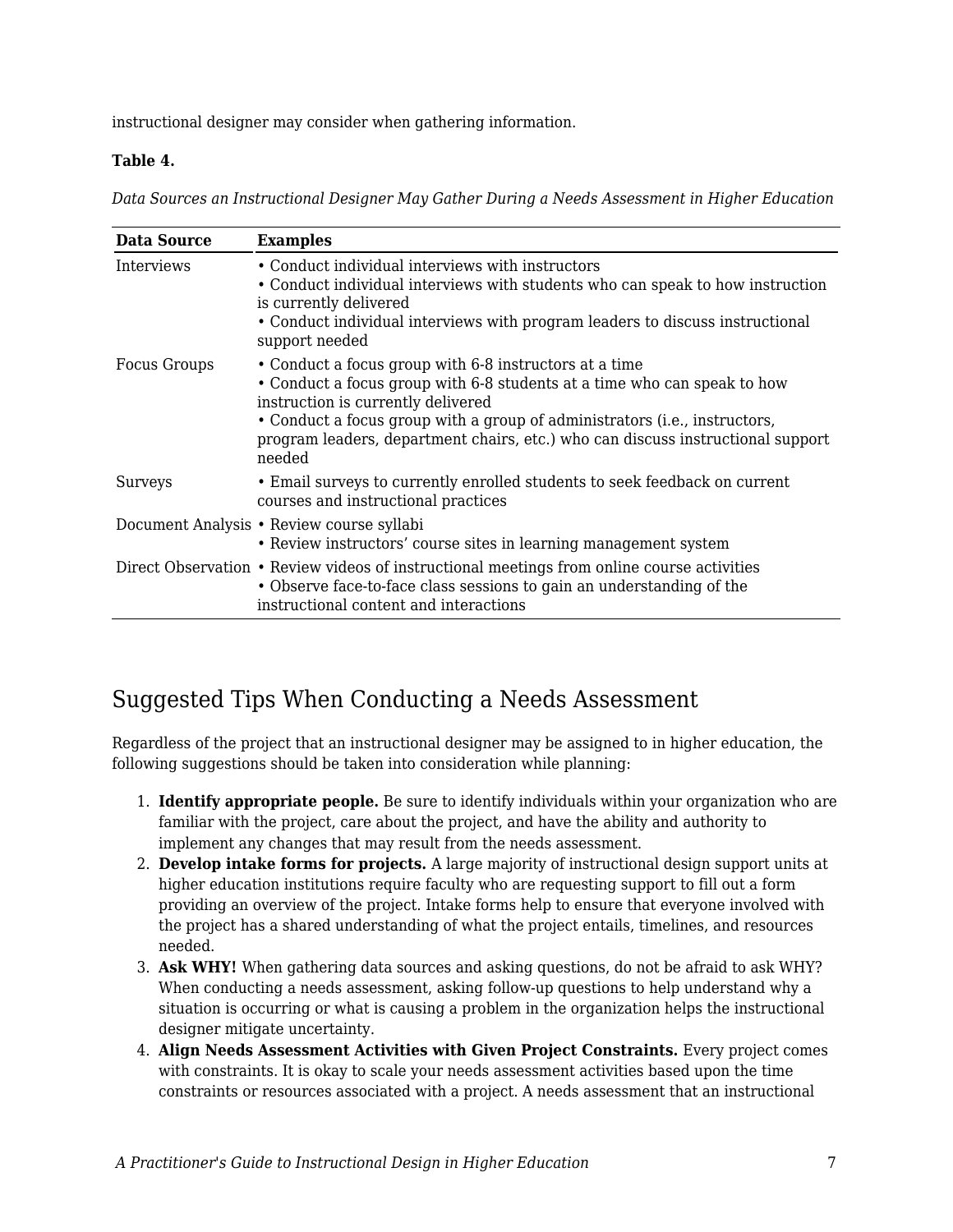designer may conduct while assisting a faculty member with modifying an existing course will look much different in comparison to supporting a department who wishes to develop a new online degree program.

#### **Books**

The following is a list of books that may be of interest to instructional design professionals working in higher education who are interested in learning more about how to conduct needs assessments in higher education. Altschuld, J.W., & Kumar, D.D. (2010). Needs assessment: An overview. SAGE. Kaufman, R. & Guerra-Lopez, I. (2013). Needs assessment for organizational success. Alexandria, VA: ASTD Press. Stefaniak, J. (2021). Needs assessment for learning and performance: Theory, process, and practice. Routledge. Watkins, R., Meiers, M. W., & Visser, Y. L. (2012). A guide to assessing needs: Essential tools for collecting information, making decisions, and achieving development results. The World Bank.

#### **Examples of Needs Assessments Conducted in Higher Education**

Ali, N. S., Hodson-Carlton, K., Ryan, M., Flowers, J., Rose, M. A., & Wayda, V. (2005). Online education: Needs assessment for faculty development. The Journal of Continuing Education in Nursing, 36(1). https://doi.org/10.3928/0022-0124-20050101-09 Babcock, A., Lehan, T., & Hussey, H. D. (2019). Mind the gaps: An online learning center's needs assessment. Learning Assistance Review, 24(1), 27-58. Bolliger, D. U., & Wasilik, O. (2009). Factors influencing faculty satisfaction with online teaching and learning in higher education. Distance education, 30(1), 103-116. https://doi.org/10.1080/01587910902845949 Lewis, K. O., Baker, R. C., & Britigan, D. H. (2011). Current practices and needs assessment of instructors in an online masters degree in education for healthcare professionals: A first step to the development of quality standards. Journal of Interactive Online Learning, 10(1), 49-61. Vafa, S., & Chico, D. E. (2013). A needs assessment for mobile technology use in medical education. International Journal of Medical Education, 4, 230-235. https://doi.org/10.5116/ijme.5259.4a88

## References

- Ali, N. S., Hodson-Carlton, K., Ryan, M., Flowers, J., Rose, M. A., & Wayda, V. (2005). Online education: Needs assessment for faculty development. *The Journal of Continuing Education in Nursing, 36*(1). [https://edtechbooks.org/-GypM](https://doi.org/10.3928/0022-0124-20050101-09)
- Altschuld, J.W., & Kumar, D.D. (2010). *Needs assessment: An overview.* SAGE.
- Babcock, A., Lehan, T., & Hussey, H. D. (2019). Mind the gaps: An online learning center's needs assessment. *Learning Assistance Review*, *24*(1), 27-58.
- Bolliger, D. U., & Wasilik, O. (2009). Factors influencing faculty satisfaction with online teaching and learning in higher education. *Distance education*, *30*(1), 103-116.
- Cavanagh, S., & Chadwick, K. (2005). *Health needs assessment: A practice guide.* Health Development Agency.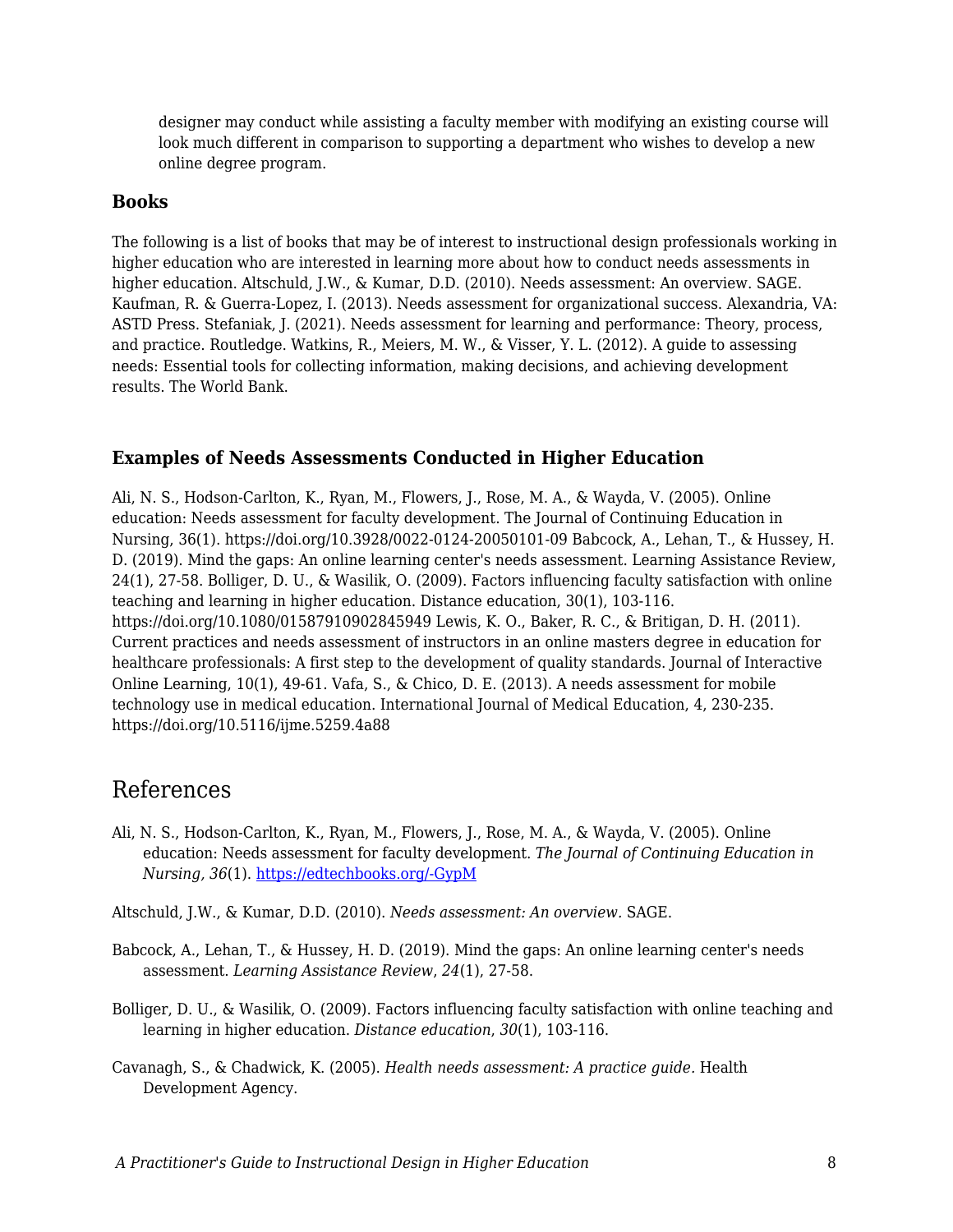- Kaufman, R. & Guerra-Lopez, I. (2013). *Needs assessment for organizational success.* Alexandria, VA: ASTD Press.
- Lewis, K. O., Baker, R. C., & Britigan, D. H. (2011). Current practices and needs assessment of instructors in an online masters degree in education for healthcare professionals: A first step to the development of quality standards. *Journal of Interactive Online Learning*, *10*(1), 49-61.
- Stefaniak, J. (2021). Determining environmental and contextual needs. In J.K. McDonald & R.E. West (Eds.), *Design for learning: principles, processes, and praxis.* EdTech Books. [https://edtechbooks.org/-KjB](http://edtechbooks.org/id/needs_analysis)
- Stefaniak, J. (2021). *Needs assessment for learning and performance: Theory, process, and practice.* Routledge.
- Stefaniak, J., & Sentz, J. (2020). The role of needs assessment to validate contextual factors related to user experience design practices. In M. Schmidt, A.A. Tawfik, I. Jahnke, & Y. Earnshaw (Eds.), *Learner and User Experience Research: An Introduction for the Field of Learning Design & Technology.* EdTech Books. [https://edtechbooks.org/-IZHa](https://edtechbooks.org/ux/role_of_needs_assessment)
- Svihla, V. (2020). Problem framing. In J.K. McDonald & R.E. West (Eds.), *Design for learning: principles, processes, and praxis.* EdTech Books. [https://edtechbooks.org/-VTiX](https://edtechbooks.org/id/problem_framing)
- Vafa, S., & Chico, D. E. (2013). A needs assessment for mobile technology use in medical education. *International Journal of Medical Education*, *4*, 230-235. https://doi.org/[10.5116/ijme.5259.4a88](https://dx.doi.org/10.5116/ijme.5259.4a88)